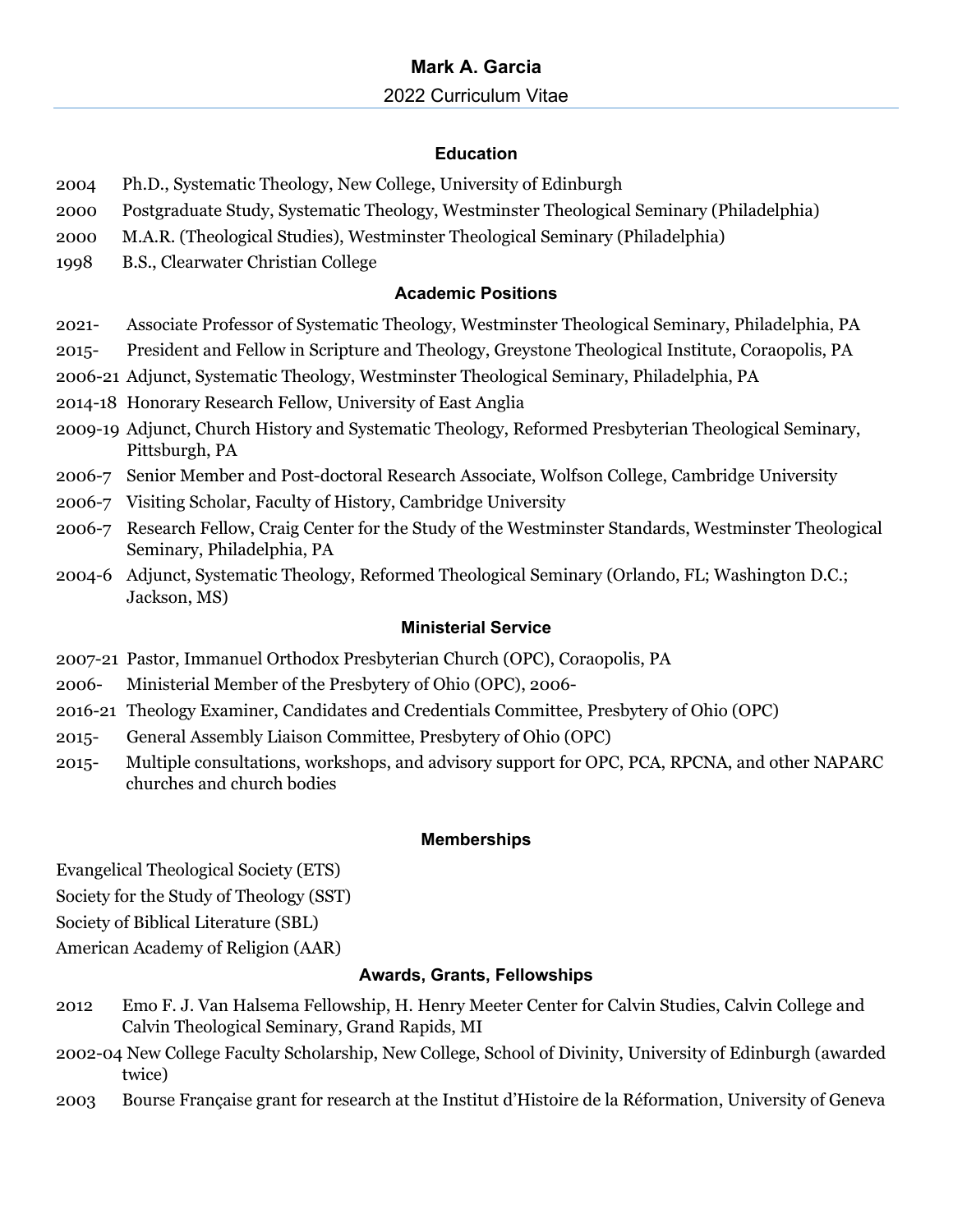2003 Student Research Fellowship, H. Henry Meeter Center for Calvin Studies, Calvin College and Calvin Theological Seminary, Grand Rapids, MI

# **Postgraduate Teaching (MA/MDiv/ThM/PhD)**

**Principal teaching areas**: Theology/Dogmatics, Theological Ethics, Biblical Theology, Historical Theology.

**Special areas of teaching and research interest**: traditional dogmatics; biblical and theological ethics, especially contemporary questions in theological anthropology, including gender ontology and marriage/divorce theory; Scripture; Christology eschatology; patristic, medieval, and early modern historical theology; theological readings of Scripture, especially Leviticus, Deuteronomy, Proverbs, the Megilloth, Philippians, and John; the theological virtues; canon and figural-typological hermeneutics

#### **Courses taught**:

Doctrine of God; Doctrine of Man; Doctrine of the Church; Doctrine of Salvation; Doctrine of Christ (on regular cycles) The Order of Reality: Time, Space, and Vocation. Th.M./Ph.D. course, Greystone Theological Institute (Spring 2021) History and Theology of Eastern Orthodoxy. MA/MDiv/Th.M./Ph.D. course, Westminster Theological Seminary (Spring

2020)

Theological Anthropology. Th.M/Ph.D. course, Greystone Theological Institute (at least annually from 2017)

Reformed Casuistry and Moral Theology. Th.M/Ph.D. course, Greystone Theological Institute (Spring 2020)

Readings in Pre-Reformation Theology. Th.M./Ph.D. course, Westminster Theological Seminary (Spring 2019)

Cultural Engagement. Th.M./Ph.D. course, Westminster Theological Seminary (Summer 2018)

Domestic Violence in Theology and Ministry. Th.M/Ph.D. course, Greystone Theological Institute (Spring 2018)

Ancient Church. M.A./M.Div. course, Westminster Theological Seminary (Fall, 2017, Fall 2018)

Studies in the Doctrine of Scripture. Th.M./Ph.D. course, Westminster Theological Seminary, London (January, 2016)

Reformed Catholicity. Greystone Theological Institute (annually from 2015)

Word and Sacrament. Greystone Theological Institute, 2015.

Divorce in Scripture, History, and Theology. Th.M./Ph.D. course, Westminster Theological Seminary, London (January, 2015)

Medieval and Reformation. M.A./M.Div. course. Trinity School for Ministry, Ambridge, PA (Winter 2014)

The Theological Virtues: Faith, Hope, and Love. Th.M./Ph.D. course, Westminster Theological Seminary, London (July, 2013; August/September, 2016)

Patristic and Medieval Theological Exegesis. M.A./M.Div. course, Directed Independent Study, Reformed Presbyterian Theological Seminary, Pittsburgh, PA (2012-2013)

Patristic and Medieval Christianity. M.A./M.Div. course, Reformed Presbyterian Theological Seminary, Pittsburgh, PA (annually 2010–2018)

Apologetics. M.Div. course, Directed Independent Study, Reformed Presbyterian Theological Seminary, Pittsburgh, PA (2012)

Horrendous Evils and the Atonement in Theological and Spiritual Perspective. Th.M./Ph.D. course, Westminster Theological Seminary, London (2011)

New Testament Greek. M.A./M.Div. course, Trinity School for Ministry, Ambridge, PA (Summer, 2010)

Calvin's *Institutes*. M.A./M.Div. course, Reformed Presbyterian Theological Seminary, Pittsburgh, PA (2009-2010)

Union with Christ in Calvin's Theology. Th.M./Ph.D. course, Westminster Theological Seminary, Philadelphia, PA and London (2007, 2009, 2018)

Pastoral and Social Ethics. M.A./M.Div. course, Reformed Theological Seminary, Jackson, MS (2006)

Church and Sacraments. M.A./M.Div. course, Reformed Theological Seminary, Orlando, FL (2006)

Salvation and Eschatology. M.A./M.Div. course, Reformed Theological Seminary, Washington D.C. (2005)

Man and Christ. M.A./M.Div. course, Reformed Theological Seminary, Orlando, FL (2005)

Calvin's Doctrine of Union with Christ. Th.M. course, Reformed Theological Seminary, Orlando, FL (2004)

Scripture and Theology. M.Div. (equivalent) course, San Pablo Presbyterian Seminary (Seminario Presbyteriana San Pablo), Merída, Yucatán, Mexico (2003)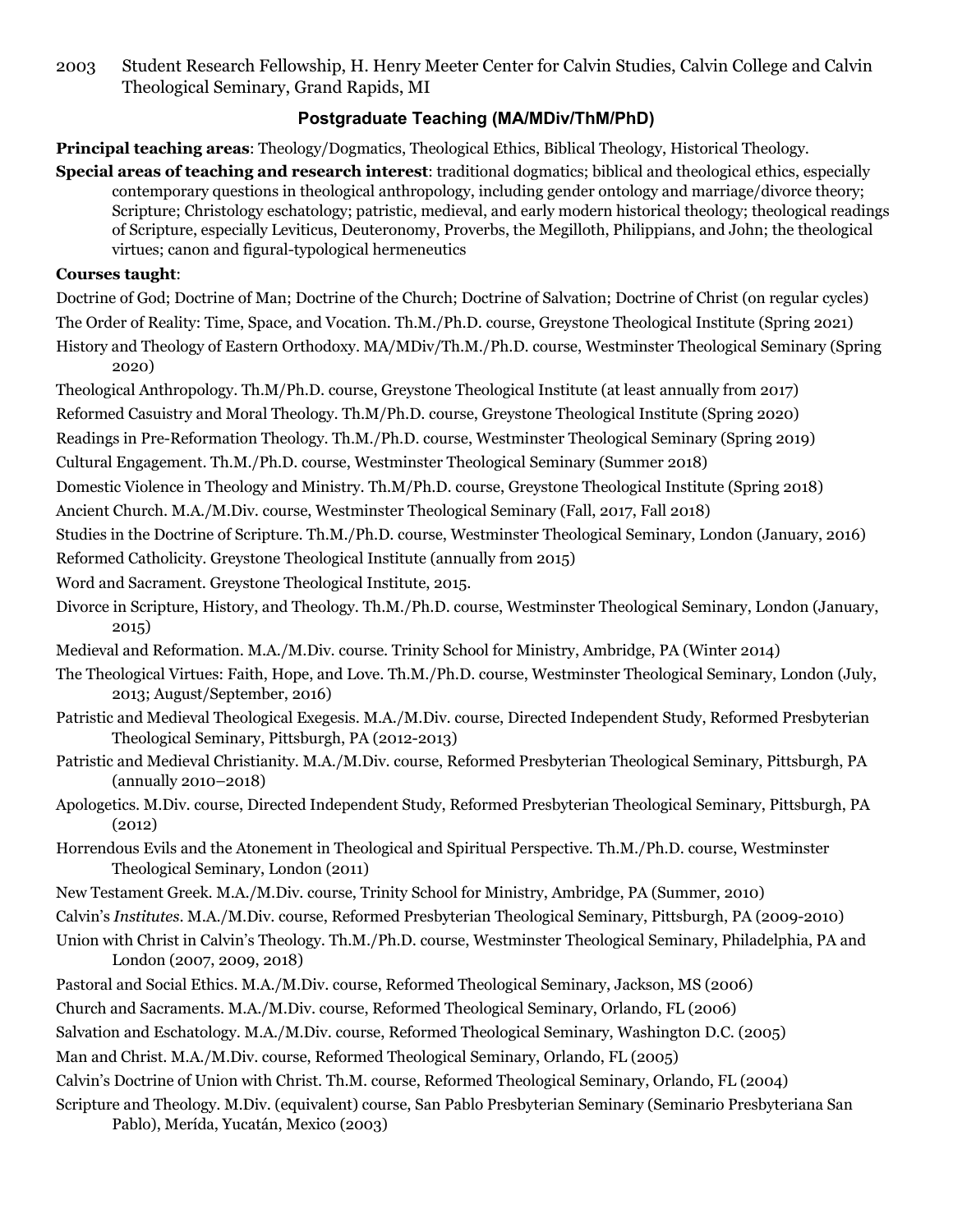God, Christ, Salvation, and Eschatology in pre-modern, modern, and contemporary theology. New College/School of Divinity, University of Edinburgh (2002-2003)

# **Select Lectures**

Tamar and Eve (Parts 1 and 2), Pastors' Academy Conference, November 2019.

Redeeming Mary from Rome Study Day, Greystone London, April 2019.

Leviticus as Christian Scripture Study Day, Greystone London, April 2018.

Reformed Catholicity Study Day, Greystone Oxford, October 2017.

Theological Anthropology Study Day, Greystone Oxford, March 2017.

"Christ and the Spirit: The Meaning and Promise of a Reformed Idea," Greystone/The John Owen Society, Oxford, March 2017.

Lydia Symposium/Greystone Theological Institute (2 presentations), September 2016.

"The Death and Resurrection of Holy Scripture," Greystone/The John Owen Society, Oxford, September 2016. "'Uomo, donna … quale genere?' ('Man, woman … which gender?')," keynote lecturer for annual conference at IFED (Istituto di Formazione Evangelica e Documentazione), Padua, Italy, September 2016. (2 lectures.)

Conference: "I Believe in Monsters: God, Horrendous Evils, and the Christian Faith," Reformed Presbyterian Church (PCA), Lookout Mountain, GA, March, 2011. Five lectures. (Repeated in revised form in Bangor, ME in March, 2012.)

"Ehrman's Problem: God, Evil, the Cross, and Bart Ehrman's *God's Problem*," Covenant College, March, 2011.

Conference: "Life in Christ: Calvin, Union with Christ, and the Struggle for Reformed Theology," Lynnwood OPC Theology Conference, Lynnwood, WA, March, 2008. Four lectures.

Atheism Debate, with Professor Simon Blackburn, Girton College, Cambridge University, April, 2007.

"Much More Than Justification: The Theological Intention of Calvin's Polemical Strategy in his Refutation of Osiander," Sixteenth Century Studies Conference, Toronto, October 31, 2004.

"Scripture and the Life of the Church," a two-part lecture at the Escuela Reformada de Teología and Conference of Reformed Ministers, Seville, Spain, May, 2004.

"Calvin on Saving Union with Christ: the Osiander Refutation in Light of the Eucharistic Controversy," H. Henry Meeter Center for Calvin Studies, Calvin Theological Seminary, Grand Rapids, MI, USA, July, 2003.

"Tearing Christ Into Pieces: Some Observations on Calvin's Metaphor for the Union with Christ-*Duplex Gratia* Relationship," Postgraduate Conference for Scottish Universities, Edinburgh, June, 2002.

"Calvin, Union with Christ, and the Application of Redemption: Methodological Considerations," Scottish Universities Church History Conference, the Burn, Scotland, March, 2002.

# **Select Academic Publications**

- 2022 "Glorious Things of Thee Are Spoken? The Well-Ordered Church in a World of Distrust," Forthcoming. "Metaphysics of Sin," in *Ruined Sinners to Reclaim: Human Corruption in Historical, Biblical, Theological and Pastoral Perspective* (Crossway, forthcoming)
- 2017 "Union with Christ and the Atonement," in *T. & T. Clark Companion to the Atonement*, ed. by Adam Johnson (T. & T. Clark/Continuum, 2017).
- 2016 Assistant Editor, *Independence in the Early Modern World*, ed. by Polly Ha, Oxford University Press.
- 2014 "The Place of Law in the Gospel of Glory," in *The Confessional Presbyterian* 10 (2014): 171-86.
- 2013 "Debating Justification Productively: A Review Essay," *SBET* 31:2 (2013): 211-26.